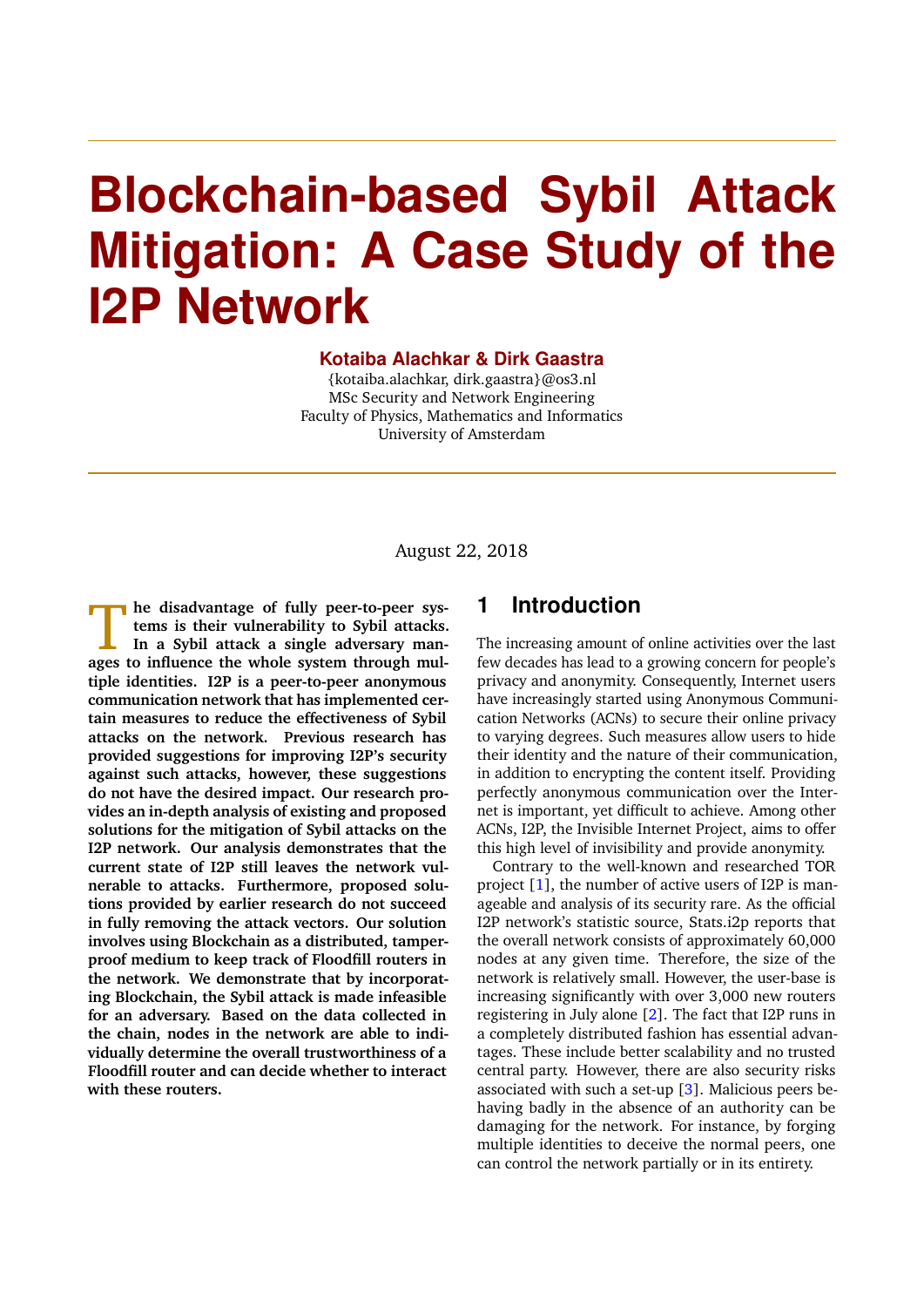The lack of an authentication mechanism due to the trade-off with anonymity results in a weak defence against Sybil attacks. Although several countermeasures have been proposed by participants [\[4\]](#page-10-3). There is no research that verifies these findings, and clear answers do not exist as to which approach is better. In this paper, we will address both retroactive and proactive approaches for the mitigation of Sybil attacks. We will explore how Blockchain techniques can be used to mitigate this attack along protecting the core concepts of I2P: perfect anonymity within a peer-to-peer environment. The paper is structured in the following manner: in Section [2,](#page-1-0) we will briefly go over some background information which is necessary to put the research into context. This section discusses both the background of I2P and presents an overview of Blockchain technologies. After this, in Section [3,](#page-3-0) related work into the general mitigation of Sybil attacks is discussed. In Section [4](#page-3-1) we will go into the existing mitigation tactics that are already implemented in I2P. Then, we discuss previous proposals to mitigate attacks. Lastly, we propose our own solution. Section [5](#page-9-0) is the discussion of our findings. Opportunities for future work are discussed in Section [6.](#page-10-4) The research is brought to a conclusion in Section [7.](#page-10-5)

## <span id="page-1-0"></span>**2 Background**

#### **2.1 I2P**

I2P is a low-latency ACN with built in applications such as Email, IRC, web browsing, and file sharing [\[5\]](#page-10-6). A node in the network can either be a server that hosts a darknet service, or a client who accesses said servers to use their services. Connectivity is carried out through tunnels that are constructed using other peers. These tunnels are packet-based and use onionrouting to provide anonymity. The encryption methods used in these tunnels are similar to TOR. Nodes can either communicate with either *NTCP* or *SSU*. *NTCP* is comparable to *TCP* while *SSU* is similar to *UDP*.

The difference with other ACNs, such as TOR, is that I2P is more decentralized. One of the advantages of being decentralized is that it offers the network the potential to gain higher speeds, whereas a more centralized network would experience increased strain on the central components as the network grows  $[6]$ ,  $[7]$ . However, one of the major drawbacks of a distributed network is the inherent lack of trust, yet necessary reliance on peers. To get a better understanding of this problem, this section will address the workings of the relevant components of the network followed by a discussion of mitigation of Sybil attacks. Note that less relevant aspects of the network are ignored or significantly generalized. For more information on the I2P network, we refer the reader to  $[3]$ ,  $[5]$ ,  $[6]$ ,  $[8]$ .

#### **2.1.1 Network Database**

The Network Database (netDb) is a distributed database that is used by nodes in the network to retrieve information about peers. There are two types of data maintained in the netDb; *RouterInfos* and *LeaseSets*. The *RouterInfo* is used to contact other nodes in the network. It contains the data described in Table [1.](#page-1-1)

**Table 1:** *RouterInfo data [\[4\]](#page-10-3)*

<span id="page-1-1"></span>

| Component       | Description                                         |
|-----------------|-----------------------------------------------------|
| Router identity | Encryption key, signing key,<br>and certificate     |
| Contact address | Protocol, IP, Port                                  |
| Publish date    | Publish date of router                              |
| Options         | E.g. Floodfill,<br>reachable, bandwidth             |
| Signature       | Signature of the above,<br>generated by signing key |

The *LeaseSet* specifies tunnel entry point to reach an endpoint. This specifies the routers that can directly contact the desired destination. It contains the data described in Table [2.](#page-1-2)

**Table 2:** *LeaseSet data [\[4\]](#page-10-3)*

<span id="page-1-2"></span>

| Component             | Description                         |
|-----------------------|-------------------------------------|
| Tunnel gateway router | Given by specifying<br>its identity |
| Tunnel ID             | Tunnel used to send messages        |
| Tunnel expiration     | When the tunnel will expire         |
| Destination itself    | Similar to router identity          |
| Signature             | Used to verify the LeaseSet         |

#### **2.1.2 Floodfill Routers**

The netDb is retrieved from special routers on the network called *Floodfill routers*. Participation in the Floodfill pool can either be automatic or manual. Automatic participation occurs whenever the number of Floodfill routers drops below a certain threshold, which is currently 6% of all nodes in the network [\[4\]](#page-10-3). When this happens, a node is selected to participate as a Floodfill router based on criteria such as uptime and bandwidth. It should be noted that about 95% of the Floodfill routers are automatic [\[3\]](#page-10-2).

The netDb is stored in a Distributed Hash Table (DHT) format within the Floodfill routers [\[9\]](#page-10-10). When a resource is requested by a client, the key for that resource is requested from the Floodfill router considered closest to that key. To have a higher success rate on a lookup, the client is able to iteratively look up the key. This means that the lookup continues with the next-closest peer should the initial lookup request fail. The closeness is purely mathematical, so things such as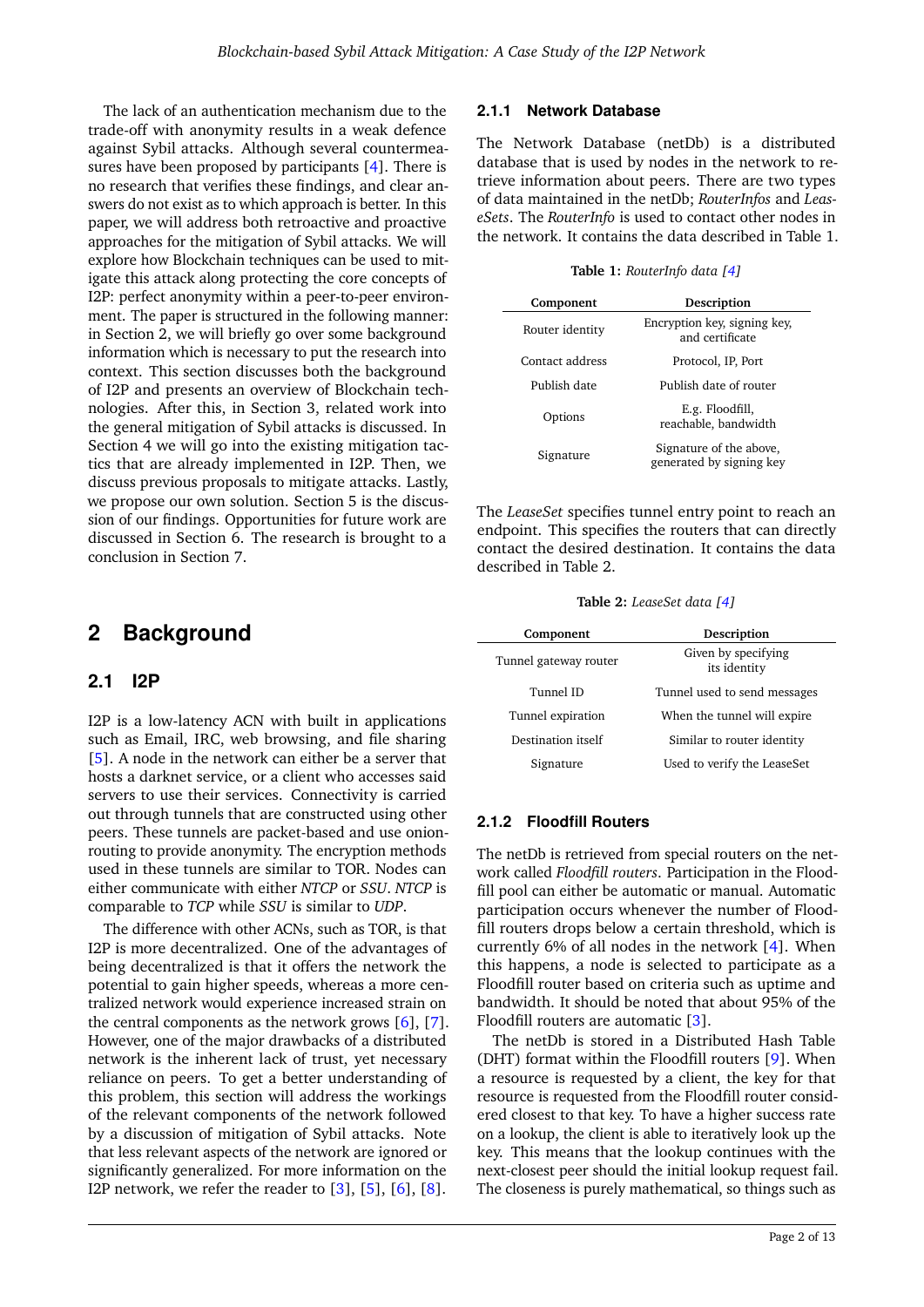IP are not taken into consideration, and is determined by the Kademlia closeness metric [\[4\]](#page-10-3), [\[9\]](#page-10-10).

#### **2.1.3 Sybil Attack**

A Sybil attack [\[10\]](#page-10-11) on the network aims to compute multiple identities for Floodfill routers so that the attacker's routers are always closest to a particular resource. This could, for example, lead to a Denial of Service (DoS) on a particular resource [\[4\]](#page-10-3). The computation, or generation, of an identity is about as simple as generating key pairs. This is a trivial task for modern hardware. Figure [1](#page-2-0) illustrates a Sybil attack. Here, the Sybil nodes are closest to the normal node on the left. Therefore, communication between normal nodes is influenced by the malicious Sybil nodes. In order to exhaust the I2P query limit, it is necessary that 8 malicious nodes are near the victim. This is because a node will try a maximum of 8 Floodfill routers that are closest to the desired resource. If an attacker simply wants to log lookups for a resource, one node is enough [\[3\]](#page-10-2). Both of the aforementioned scenarios are categorized as a partial keyspace Sybil attack and pose the largest threat to the current network. The goal of a full keyspace attack is to control the entirety of the network. This attack is less feasible with the current network size. Additionally, it becomes increasingly difficult to execute the attack as the network size grows  $[11]$ . The Sybil attack can be used as a stepping stone to other attacks. For instance, an Eclipse attack can be executed when enough identities around a node are controlled by the attacker. An eclipse attack is used to isolate communication with the normal node by blocking peer information [\[3\]](#page-10-2).

<span id="page-2-0"></span>

**Figure 1:** *Sybil attack*

I2P already has countermeasures in place to try to mitigate this attack. One of the measures is the use of two keys for Floodfill routers: an identity key that remains unchanged and a routing key that is used to index a record in the netDb  $[12]$ . This routing key is generated by hashing the ID (identity key) and date together. This means that the position of Floodfill routers, as determined by the Kademlia closeness metric, will change every day at midnight (UTC).

## <span id="page-2-1"></span>**2.2 Blockchain Technology**

Blockchain is a distributed and decentralized ledger system [\[13\]](#page-10-14). It is a 'chain' of blocks, as its name would suggest. A block is an aggregated set of data. Data are collected and processed to fit in a block through a process called mining. Each block could be identified using a cryptographic hash. The formed block will contain a hash of the previous block, so that blocks can form a chain from the first block to the newly formed block. In this way, all the data could be connected via a linked list structure [\[14\]](#page-10-15).

There are a number of ways to reach consensus in decentralized systems. Most prominent is the use the Proof-of-Work (PoW) and Proof-of-Stake (PoS) algorithms to reach consensus [\[15\]](#page-11-0). The purpose of achieving a consensus is to verify that information being added to the ledger is valid. This ensures that the next block being added represents the most current transactions on the network, preventing double spending and other invalid data from being appended to the Blockchain [\[16\]](#page-11-1). In addition, the consensus mechanism keeps the network from being derailed through constant forking.

#### **2.2.1 Proof-of-Work Consensus**

PoW describes a system that requires a significant but feasible amount of effort in order to deter the exhausting of a computer system's resources by sending multiple fake requests that can result in denial of service. Creating the PoW for achieving consensus is easy to verify but difficult to produce, as it is costly and timeconsuming [\[17\]](#page-11-2).

It comes in the form of an answer to a mathematical problem, which satisfies certain requirements, one that requires considerable work to arrive at, but is easily verified to be correct once the solution has been reached. Producing a PoW is usually a random process with low probability so that, on average, much trial and error is required before a valid PoW is generated  $[18]$ . PoW is a requirement to define an expensive computer calculation, also called mining. It needs to be performed in order to create a new block on the Blockchain. A reward is given to the first miner who solves each block's problem [\[19\]](#page-11-4).

#### **2.2.2 Proof-of-Stake Consensus**

PoS is a category of consensus algorithms for public Blockchains that depend on a minor's economic stake in the network  $[20]$ . It is a proposed alternative to PoW.

Like PoW, PoS attempts to provide consensus [\[21\]](#page-11-6), but the process to achieve this goal is different. In PoSbased public Blockchains, a set of minors take turns proposing and voting on the next block, and the weight of each minor's vote depends on its wealth, also defined as stake. Unlike PoW, there is no block reward in the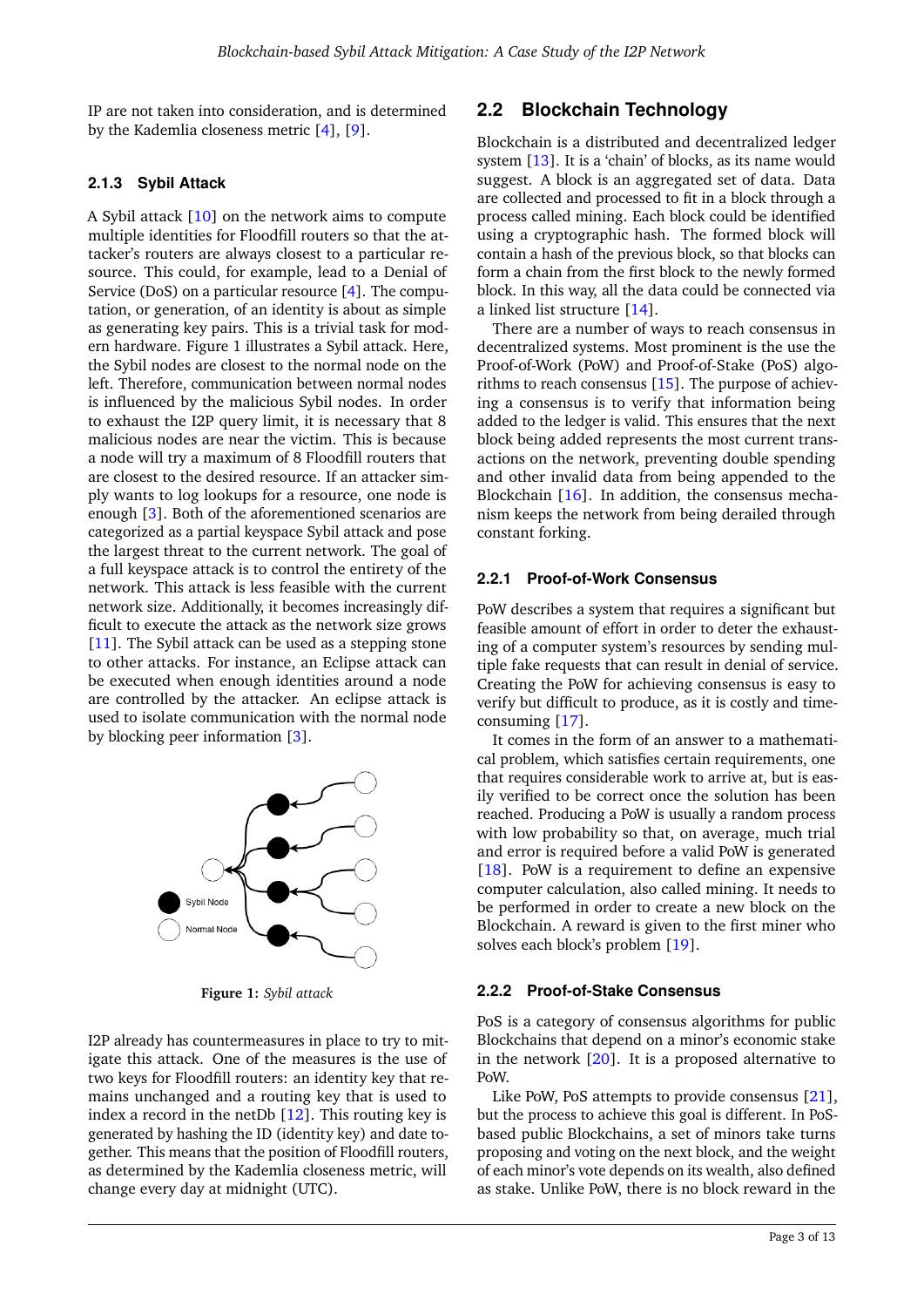form of newly minted coins. Therefore, the miners typically only acquire only the transaction fees [\[19\]](#page-11-4).

## <span id="page-3-0"></span>**3 Related Work**

Nowadays, privacy and anonymity are gaining an increased amount of attention in both industrial and academic communities  $[8]$ ,  $[22]$ . As one of the most used anonymity networks, the I2P network is also receiving wider academic attention. Over the years, many studies have been carried out regarding the mechanism and attacks on the I2P network. The details of the different types of Sybil attacks have been explained in Section [2.2.](#page-2-1) Therefore, in this section, we will present an overview of the work which attempts to analyze or solve the Sybil attacks. In a variation on resource testing, Awerbuch et al. [\[23\]](#page-11-8) suggest the use of Turing tests, such as *CAPTCHAs*, to impose recurring fees. This approach is effective for a full keyspace Sybil attack, as many identities need to be put on the network at the same time. However, for a partial keyspace Sybil attack, only a few identities need to be added to the network. Solving a few of *CAPTCHAs* is trivial.

Dragovic et al. [\[24\]](#page-11-9) suggest requiring certifications for identities, but this certification is not trusted; rather, it is seen as a way of imposing identity creation costs. However, in I2P, only a few Sybil identities are required for an effective attack. Additionally, computational power is tested that mostly involves a one-time cost. Hence, even a high initial cost of claiming a large number of identities could be recovered over time. Regarding resource testing, Cornelli et al. [\[25\]](#page-11-10) and Freedman et al. [\[26\]](#page-11-11) have proposed methods to determine if a number of identities possess fewer resources than would be expected if they were independent. These methods include checks for network ability, computing ability, and storage, as well as restrictions on the number of IP addresses. Both papers specifically focused on IP addresses in different domains or autonomous systems. Requiring different IP addresses prevents some attacks but does not discourage others and limits the usability of an application.

Christopher et al. [\[27\]](#page-11-12) introduced a novel routing protocol for DHTs that is efficient and strongly resistant to the Sybil attack. This so-called *Whanau* uses social connections between nodes to build routing tables that enable Sybil-resistant lookups. As we noted above, there are a variety of solutions that can limit or prevent the attack in several individual application domains. However, while the same concepts can be applied to ACNs, none of the discussed research focused on ACNs, and more specifically, on I2P. This research aims to provide an in-depth analysis of Sybil attack mitigation strategies as they relate to the I2P network. Moreover, we propose both retroactive and proactive countermeasures. The main component of these countermeasures will involve Blockchain.

# <span id="page-3-1"></span>**4 Sybil Attack Mitigation**

In this research, we will focus on evaluating existing techniques for the mitigation of Sybil attacks. Furthermore, we will specify our own solutions, based on previous research and ideas. These can be categorized as being either retroactive or proactive. Retroactive solutions are applicable after an attack has occurred whereas proactive solutions aid in the prevention of the attack. We further specify that a proposed solution should satisfy some requirements. A solution should not damage the anonymity of the network as a whole. Furthermore, as I2P is built on peer-to-peer principles, the solution should be as distributed as possible. In addition, to prepare the network for future growth, the solution should be scalable in implementation. Lastly, the solution must be consistent with the network infrastructure as a whole, so that it will not expose the network to other attacks. We will first go over the current state of the network. After that, we discuss the already proposed ideas to mitigate the Sybil attack. Based on the current state and previous research, we conclude the section with our own solution.

## <span id="page-3-2"></span>**4.1 Current State of the I2P Network**

The following sub-sections will address the current state of the network, release 0.9.34, announced on April 4th, 2018 [\[28\]](#page-11-13), coupled with a brief assessment about the used methods.

#### **4.1.1 Router Resources and Parameters**

The I2P network already possesses some defense mechanisms aimed at minimizing the risk and impact of Sybil attacks. Running multiple I2P instances on the same hardware could lead to decreased performance of each identity when they are run on inexpensive hardware. Thus, nodes evaluate the performance of known peers and weigh them when selecting peers to interact with instead of using a random selection. As a result, the same host running multiple identities decreases the performance of each of those instances. The number of additional identities running in parallel is effectively limited by the need to provide each of them with enough resources for being considered as peers [\[3\]](#page-10-2). However, it should be noted that running multiple identities on modern hardware is very doable.

Furthermore, Sybil attacks can be potent for an adversary when a Floodfill router's identity is free. The primary technique to address this problem is to make identity non-free. I2P developers suggested using Hash-Cash [\[29\]](#page-11-14) to charge for creating a new identity [\[11\]](#page-10-12). However, there is no particular technique implemented yet, but they included placeholder certificates in the router's and destination's data structures which can contain a HashCash certificate of appropriate value when necessary  $[11]$ . More information on the proposed PoW solution is provided in Section [4.2.](#page-4-0)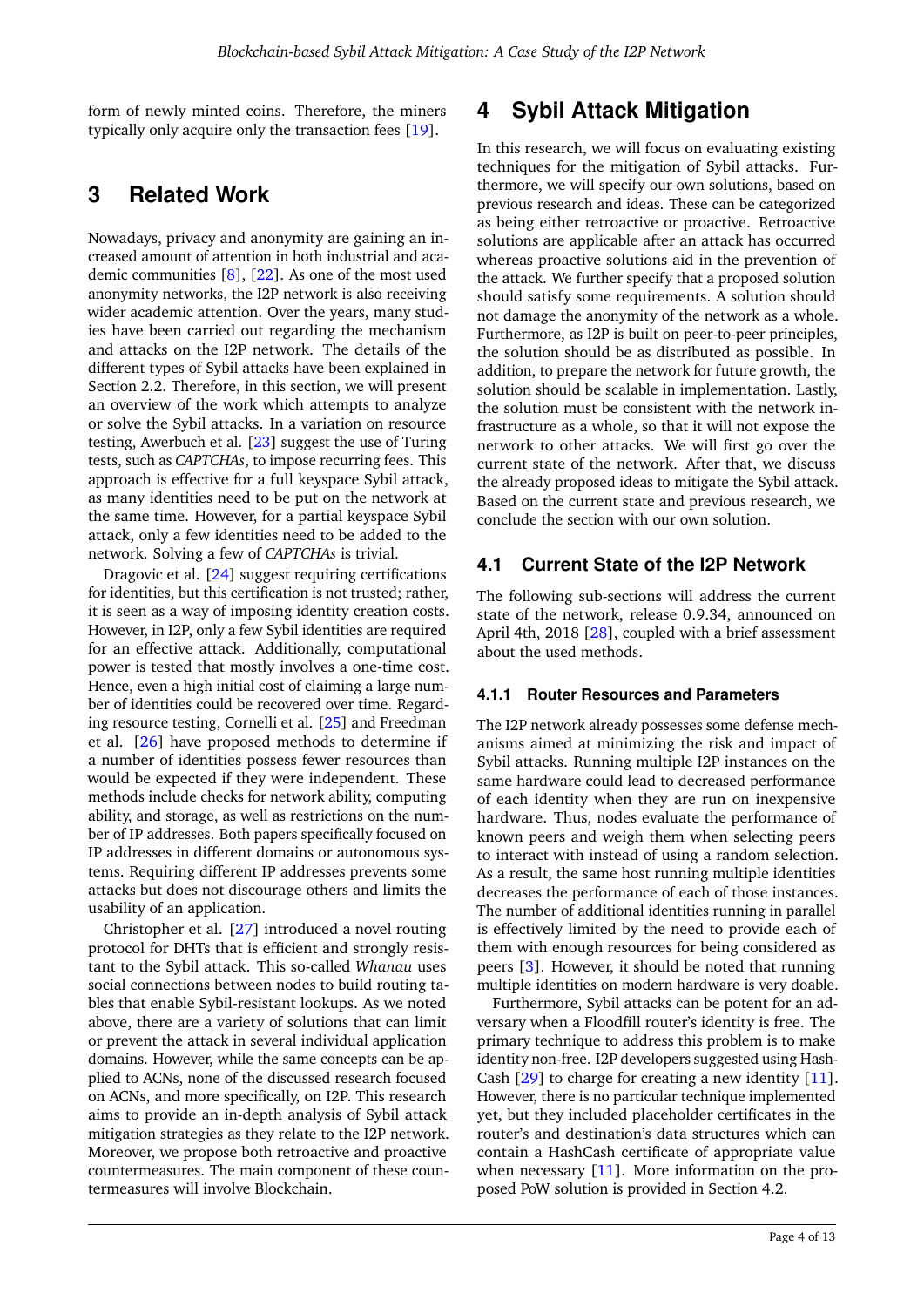#### **4.1.2 Keyspace Rotation**

The netDb uses a simple Kademlia-style *XOR* metric to determine closeness. The hash of the key being looked up or stored is *XOR-ed* with the hash of the router in question, which results in an integer value that determine closeness. To increase the cost of Sybil attacks, a modification to this algorithm is done. Instead of the hash of the key being looked up or stored, the hash is taken of the 32-byte binary search key appended with the UTC date represented as an 8-byte *ASCII* string *yyyyMMdd* [\[30\]](#page-11-15). This is called the Routing Key, and it changes every day at midnight UTC. Nodes clustered at a certain point in the keyspace on one day will therefore be distributed randomly on any other day. The daily transformation of the DHT is called Keyspace Rotation, although it is not strictly a rotation. However, this change does not include any random inputs, and is thus completely predictable [\[3\]](#page-10-2). Therefore, an attacker is able to pre-compute the hash values for the next day.

#### **4.1.3 Blacklist**

The network will avoid peers operating at IP addresses listed in a blacklist which is managed and published by the people behind I2P. Several blacklists are commonly available in standard formats, listing anti-P2P organizations, potential state-level adversaries, and others. Currently, a default blacklist is distributed with the software, listing only the IPs of past sources of attacks. There is no automatic update mechanism. Hence, should a particular IP range implement serious attacks on the I2P network, contributors would have to ask people to update their blacklist manually through out-of-band mechanisms such as forums, blogs, etc [\[11\]](#page-10-12). Another downside is that the blacklist management is rather centralized, giving more power to a single authority.

## <span id="page-4-0"></span>**4.2 Previous Proposed Solutions**

This section discusses solutions proposed in previous research. The discussion is followed by an analysis of these solutions, as these solutions are the foundations upon which our solution is built.

#### **4.2.1 Removed Threshold**

A proposed solution by Egger et al. [\[3\]](#page-10-2) involves the removing of a threshold for the number of Floodfill routers. In their research, they argue that due to the current algorithm, a new Floodfill router is only selected once the number of current Floodfill routers drops below a certain number. This construction allows an adversary who is carrying out a Sybil attack to sequentially DoS the Floodfill routers near a resource. Once the Floodfill router being attacked stops being a Floodfill router due to lack of resources, the attacker's identity can get in. Following its entry, the attacker

can stop the DoS of that router and move on to the next one.

By removing the threshold, a Floodfill router can temporarily leave and come back again once its resource capacity has returned to normal. This makes an attack less feasible since all Floodfill routers would need to be DoS'ed at the same time for the duration of the Sybil attack. This solution is relatively easy to implement. However, it does not completely solve the problem as an attacker could, instead of DoS'ing routers, generate identities which are closer to the victim.

#### **4.2.2 Floodfill Router Election**

Another solution by Egger et al. [\[3\]](#page-10-2) is to regulate the number of Floodfill routers automatically. This means that one would no longer be able to manually configure their router to become a Floodfill router but would instead be automatically selected based on known metrics. This would mean that the attacker would need to invest more resources so that their router becomes the next elected router. Alternatively, a weighted approach can be taken with a random component so that even a router with the most resources is not guaranteed to be the next in line. The weakness of this solution is that it only partly solves the problem. This is because even if all routers are automatic, it does not mean that they are all trustworthy.

#### **4.2.3 Router Proof-of-Work**

As discussed previously, the developers of I2P have been considering to apply a PoW algorithm that can be implemented in the currently unused data structures within a router, namely the certificate field [\[11\]](#page-10-12). The PoW algorithm considered is known as HashCash [\[31\]](#page-11-16), However, the developers have identified two major problems with it. One is maintaining backward compatibility with older versions of the I2P software. Second, the process is not a one-time investment. It needs to be done for every identity that want to join the network. Therefore, pertains to finding an appropriate difficulty level for the PoW so that an attack becomes less feasible but devices with less computing power (such as phones) are still able to create an identity within a reasonable time [\[11\]](#page-10-12).

#### **4.2.4 Age-based Reputation**

An improvement suggested by Egger et al [\[3\]](#page-10-2) discusses the possibility of having an age-based reputation. In such a scenario, a Floodfill router would only be trusted after a node has directly observed it being active in the network for at least  $N$  days. This makes a Sybil attack less feasible as identities need to be regenerated every day, as discussed in Section [4.1.](#page-3-2) The downside of this solution is that bootstrapping is not considered. If a node is starting up, it will have no information on the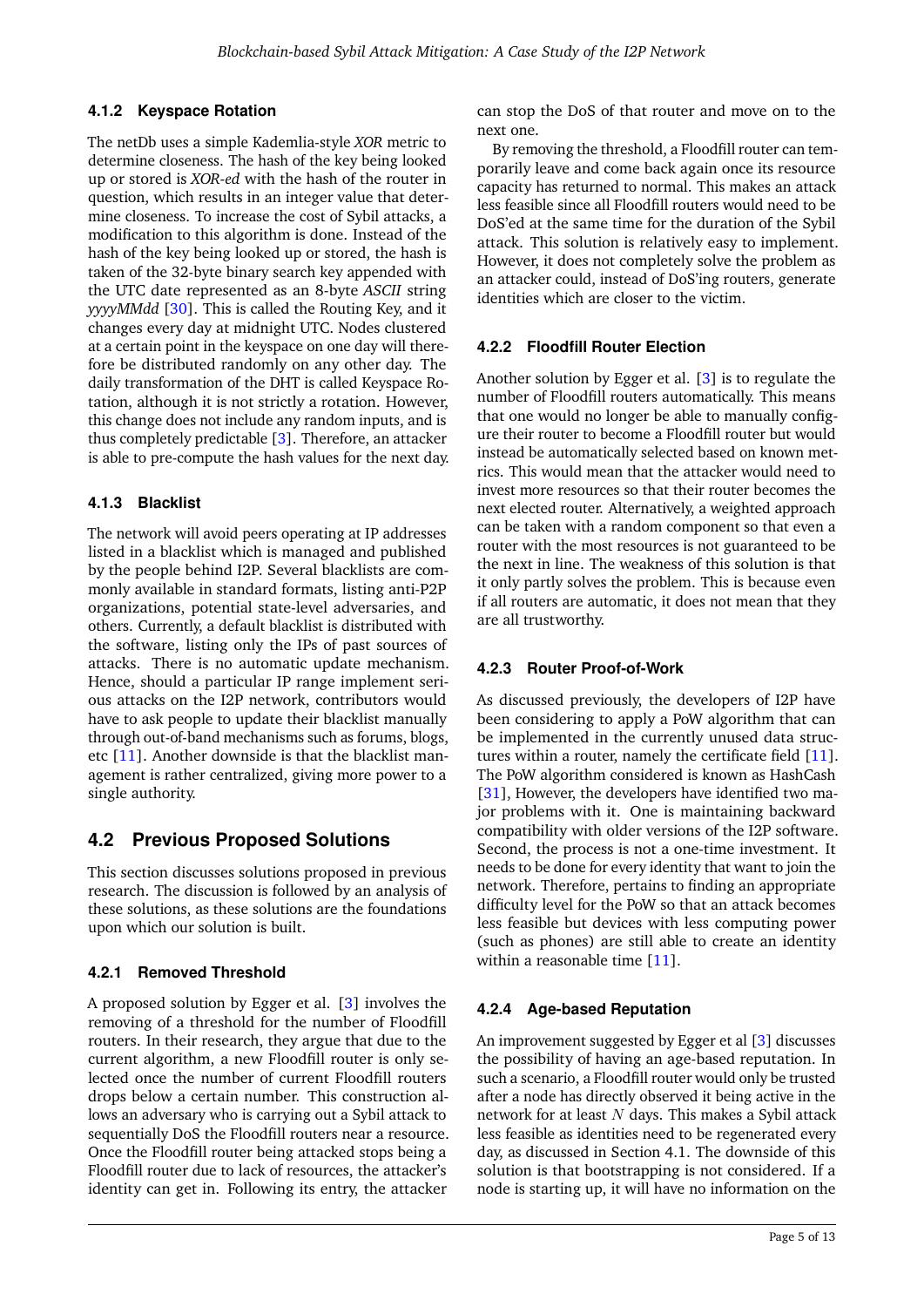age of its peers, as the node needs to make observations on node presence itself.

#### **4.2.5 Trust-based Reputation**

In his research, Douceur coined the idea of relying on the collective trust to verify an identity [\[10\]](#page-10-11). This solution is similar to PGP, where a web of trust is created to verify someone's identity [\[32\]](#page-11-17). The research concludes that such a system will only be another victim for the Sybil attack. With the generation of an arbitrary number of identities, the identities would be able to verify each other. Therefore, such a system will not work without a central authority.

#### **4.2.6 Blacklist Improvements**

Improvements to the blacklist can be made by having a subscription-based model, as proposed by the developers of I2P [\[4\]](#page-10-3). This blacklist would be controlled by a group of nodes that receive consensus on misbehaving nodes. Alternatively, the list could be in a central location. However, in both these scenarios, the network can be crippled by either a group of nodes working together or by performing a central resource attack.

## **4.3 Blockchain Implementation**

In this section we propose our solution that will facilitate the mitigation of Sybil attacks. The shortcomings of the current state of the network and weaknesses of the previously proposed solutions will be also addressed. Blockchain will be a way for nodes to achieve consensus on identifying a Floodfill router and knowing for how long that entity has been a Floodfill router. Furthermore, the use of Blockchain can result in both proactive and retroactive responses to adversaries.

Firstly, a comparison is drawn between different technologies, which would also involve a defence for our choice, Blockchain, which is a public permissionless ledger. Secondly, we will provide the specifics of the application of Blockchain for our scenario. Moreover, an improvement to the existing keyspace rotation is proposed. Thereafter, the specifics of the block data structure are discussed. Lastly, we discuss the scalability of our solution.

## **4.3.1 Alternative Technologies Comparison**

There exist 2 feasible alternatives to the Blockchain: Tangle and Hashgraph. We briefly explain the concepts of both of these and make a comparison with Blockchain so that it may offer a discussion and defence for our choice of Blockchain.

*Hashgraph* [\[33\]](#page-11-18) is based on the notion of having a distributed ledger, like Blockchain. However, it offers an alternative consensus mechanism. It uses techniques like Gossip about Gossip (GaG) and Virtual Voting (VV) to achieve fast and secure consensus. Using

GaG, additional information is added to the hashes of the last two people talked to. This means that a node will choose another node at random, and then they will provide each other with all of the information in their knowledge so far. The process will be repeated with a different and random node, and all other nodes do the same. In this way, if a single node becomes aware of new information, it will spread exponentially fast through the network until every node is aware of it [\[33\]](#page-11-18). Figure [2](#page-5-0) illustrates the history of any gossip protocol represented as a directed graph. Each vertex in the row represents a gossip event. For example, the event at the far right in the node C row represents node A performing a gossip sync with node C in which node A sent all the information that it knows. Hence, right vertices represent earlier events in history when time flows to the left of the graph. The edges between the vertices represent information flow. The edges are bidirectional since information will flow both ways.

<span id="page-5-0"></span>

**Figure 2:** *Directed graph for gossip history*

The additional information, together with the hashes, can then be used to build a Hashgraph that is updated when more information is gossiped to each node [\[34\]](#page-11-19). Once the Hashgraph is completed and distributed across the nodes, the system knows what a node would vote, since it is aware of information that each node has and when they knew it. In Virtual Voting, as the name implies, the voting process is virtual This means that no actual votes need to be submitted. The virtual voting is done by analyzing the Hashgraph and determining what a node would have voted [\[33\]](#page-11-18). Basically, all nodes have all the information and can thus predict what other nodes would have voted based on the information that is available to these other nodes.

So far, Hashgraph has only been deployed in private, permissioned networks, i.e., as a private distributed ledger [\[35\]](#page-11-20). If implemented in a public setting, Hashgraph may face similar challenges as other public distributed ledger technologies (DLTs), especially when it comes to security and performance  $[36]$ . Furthermore, Hashgraph currently scales only in the number of transactions processed but does not scale with the number of nodes in the network [\[35\]](#page-11-20), as it depends on each node having the complete knowledge about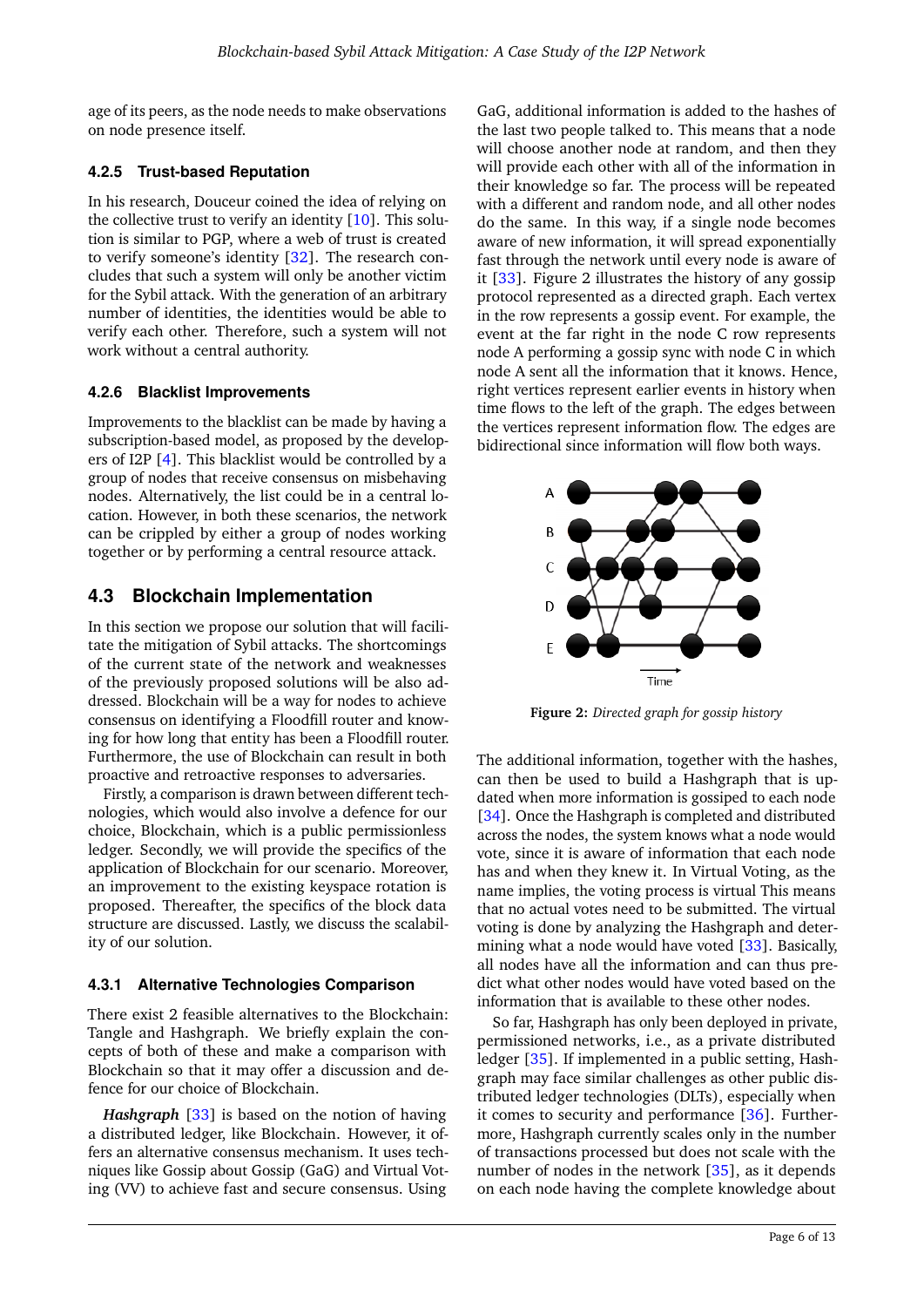the state of the network. More importantly, I2P is a public-permissionless network, the nodes participating in the network are not known beforehand and untrusted since any node is allowed to join or leave the network. Hence, using Hashgraph is not feasible. Moreover, Hashgraph has yet to release concrete technical details for its deployment as a public ledger and it is still closed source [\[35\]](#page-11-20).

*Tangle* [\[37\]](#page-11-22) is a third-generation DLT, based on a Directed Acyclic Graph (DAG): a data structure that moves in one direction without looping back onto itself. The acyclicity is an important concept of Tangle, as it means that not all nodes need to be in sync with each other on the current information [\[36\]](#page-11-21). Unlike Blockchain, Tangle does not use blocks. Each transaction performed has to validate at least two previous transactions. This would mean that with each transaction that is added to the 'tip' of the graph, two other transactions from the previous tip are randomly assigned to be validated. By validating a transaction, the validity of the transaction itself as well as conformance to protocol rules is checked [\[36\]](#page-11-21). Validating the transaction is done through constructing the bundle and signing of Inputs, tip selection, and PoW. After all these three steps are completed, you can broadcast the transactions to the neighbors and wait for it to be accepted by the network. This process is illustrated in Figure [3.](#page-6-0)

<span id="page-6-0"></span>

**Figure 3:** *Tangle incoming transaction flow. White squares represent verified sites, while black squares represent tips [\[37\]](#page-11-22)*

Such a solution cannot safely be deployed to reach consensus on the I2P network. An adversary will be able to create an arbitrary number of identities that can validate each other. Furthermore, a new node in the network cannot be reasonably expected to be able to safely verify existing peers. Additionally, synchronizing the state between nodes is an issue for existing Tangle implementations. Nodes need not be in sync with each other in Tangle. However, in I2P, all nodes need to be able to verify any Floodfill router. Lastly, for Tangle to become fully decentralized, and thus not rely on a central coordinator, the number of 'transactions' needs to achieve critical mass [\[38\]](#page-11-23). The critical mass is accomplished when the network has enough nodes to become self sustaining. This means that when Tangle is implemented, a central authority is necessary, which contradicts the key concept behind the I2P network.

*The evaluation summary* is offered in Table [3.](#page-6-1) The choice for Blockchain might not be apparent from this

table. However, each feature should be weighed differently. The most important of these features is a public ledger type. Based on the ledger type, some consensus algorithms will not be possible. Moreover, a public ledger is permissionless as well. Another noteworthy detail is that I2P, being an anonymity network, any accompanying technology should also be anonymous as well. The achievement of consensus is less important, as long as the consensus technology is reliable.

**Table 3:** *DLTs comparison summary [\[39\]](#page-12-1)*

<span id="page-6-1"></span>

|                   | Blockchain  | Tangle      | Hashgraph   |
|-------------------|-------------|-------------|-------------|
| Data structure    | Blockchain  | <b>DAG</b>  | <b>DAG</b>  |
| Ledger type       | Public      | Public      | Private     |
| Permissioned      | No          | No          | Yes         |
| Anonymous         | Yes         | <b>Yes</b>  | No          |
| Consensus         | PoW, PoS    | PoW         | GaG, VV     |
| Efficiency        | Low         | High        | High        |
| Central Authority | No          | <b>Yes</b>  | No          |
| Copyright         | Open-source | Open-source | Proprietary |

The peer-to-peer nature of the I2P network suggests that there should be a technology that does not require a central authority. Furthermore, the technology has to be open source due to the fact that adjustments need to be made to fit within the I2P ecosystem. Taking all these points into account, we propose that Blockchain will provide us with the proper foundation to build our solution on.

#### **4.3.2 General Structure**

By using Blockchain, some issues of the current state of the network as well as the shortcomings of previously proposed solutions can be addressed. The content of a block in the Blockchain will provide information on the active Floodfill routers. This information includes, but is not limited to, the IP, the router keys, and whether the router was elected automatically or manually. Whenever a new Floodfill router announces itself, it is added to the current block. This way, the age of a router can be verified by anyone at any time by simply traversing the Blockchain. This eliminates the bootstrapping issue for routers, which prevented new routers from verifying the age of their peers. The downside of having an update approach in the implementation instead of having a complete list of nodes with every block is that a node will need to traverse the entire chain to verify a node. However, a complete list in every block would increase the size of the chain to the point of unwieldiness.

Figure [4](#page-7-0) provides a high-level overview of the implementation of Blockchain for I2P. The first block of the chain will be a complete list of Floodfill routers that are present at that time. Each subsequent block will essentially be an update to that list. For clarity, transactions that are there to maintain the Blockchain, such as reward transactions for miners, are omitted in the figure. One of the criteria is that the solution should be scalable. Therefore, we consider PoS rather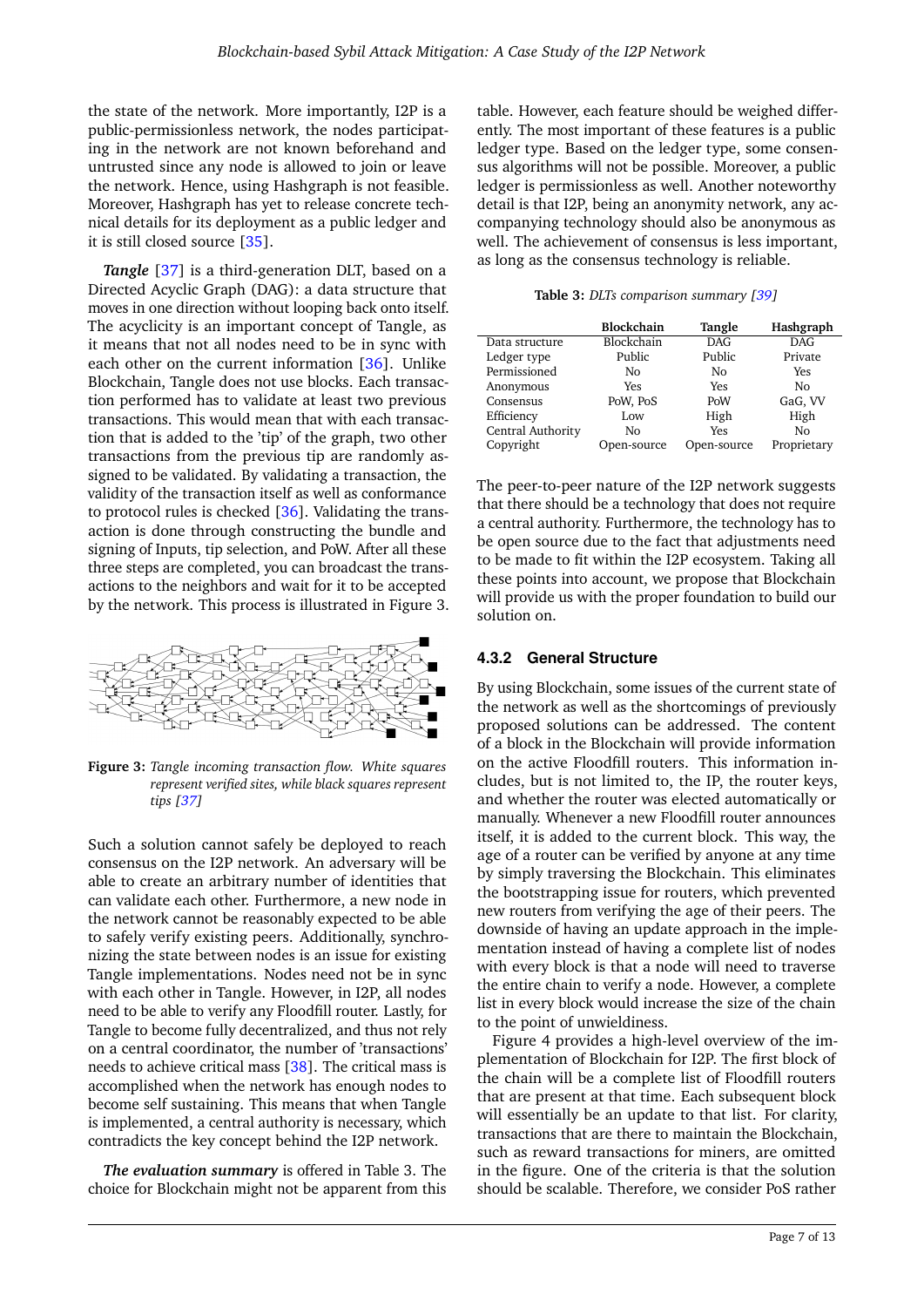than PoW for the consensus of the Blockchain. This is due to the fact that research has shown this method to be more scalable [\[40\]](#page-12-2), [\[41\]](#page-12-3). Furthermore, PoS allows for low-resource devices to contribute to the chain and ultimately offer a more distributed solution. It should be noted that the downside of a PoS system over a PoW system is that PoS Blockchains can be manipulated by big stakeholders.

<span id="page-7-0"></span>

**Figure 4:** *High-level overview of Blockchain implementation*

PoS relies on a random value, or Nonce, which is generated by the miners of block  $N$  to determine the miners of block  $N + 1$ . The value is generated as a collaborative effort, to avoid a single actor being able to tamper with the random value to ensure their position as miner for the next block. This makes use of a technique called *threshold signature* [\[42\]](#page-12-4). As the application of the Blockchain pertains to keeping track of Floodfill routers instead of the classic use case where it is used as a public ledger for transaction, some problems arise. The main issue is the seeming lack of incentive for miners of new blocks. These miners will be the participants in the Blockchain who add new blocks, and are therefore essential. The lack of incentive also makes it difficult for miners to prove their stake. This issue can be solved in different ways.

The first approach is to require a fee each time someone wants to initiate a Floodfill router. This fee is then used to reward the miners for adding new blocks. A benefit of this approach is the added deterrent for attackers to create multiple Floodfill routers. The fee could be incurred every time a new identity is computed and mixed in with the Kademlia hash that will eventually determine the position in the network. The largest disadvantage is that a fee may discourage participation of legitimate Floodfill routers. The second approach is using the Blockchain for facilitating transactions among users of the network. This would essentially introduce a new currency. Using this currency, transaction fees could be paid for every transaction made by a user. This ensures that Floodfill routers participating in the network do not have to pay fees to the miners. However, there would be no incentive for miners to include new Floodfill routers in the block. The miners would simply need to add the monetary transactions for them to reap the transaction fees. This would therefore curb the original intention of the introduction of the Blockchain.

Lastly, new 'tokens' could be minted for every block that is added. This is usually not done in PoS algorithms but could be applied here. However, to avoid devaluation of the currency, it should preferably not be transferable to money, as this would likely give an ever-decreasing monetary value to the tokens. Instead, reputation could be the currency that is awarded for every block. This lays the foundation for a reputation system wherein a node can accumulate reputation by becoming a miner. This reputation can then be used to further verify a node. For instance, there could be a threshold reputation value for Floodfill routers. If a node does not have the required amount of reputation, it cannot participate as a Floodfill router. If a node wants to become a Floodfill router, they have to participate as a miner in the Blockchain first. This makes it so that the Blockchain becomes a system for Floodfill routers, by Floodfill routers. In turn, the Floodfill routers stake their reputation to discourage tampering with the blocks. Taking into account the aforementioned, we propose a reputation-based system.

#### **4.3.3 Improved Keyspace Rotation**

To determine a Floodfill router's 'position' in the network, recall that currently, a hash of the router ID together with the date is used to determine its closeness to a certain resource. By using Blockchain, we can take advantage of a non-deterministic keyspace rotation. Instead of creating a hash with the router ID and date to determine a Floodfill router's position in the network, the randomness of the Blockchain can be used. As mentioned before, a random value is computed by a group of miners for every block. This would traditionally be used to help determine the next miners. However, in addition to that, we can use that value to generate the new Kademlia hashes for the Floodfill routers. This can be used instead of using the current method, which hashes the router ID with the current date. For instance, after every 100 blocks, the new positions have to be generated by hashing the router ID with the previous block's random value. This thwarts an attacker's precompute capabilities that are available in the current construction. The exact interval of the keyspace rotation is left up for discussion. The performance impact of this specific improvement on the network is minimal. However, it should be stated that this version of a keyspace rotation requires that all Floodfill routers should be synced with the chain at the same time, which could become an issue in highlatency scenarios.

#### **4.3.4 Block Data Structure**

The data structure of the block header can mostly be based on the existing PoS Blockchains. For instance, Figure [5](#page-8-0) illustrates the block header structure of NEO, one of the leading PoS currencies  $[43]$ . NEO is similar to Ethereum in the sense that it supports smart contracts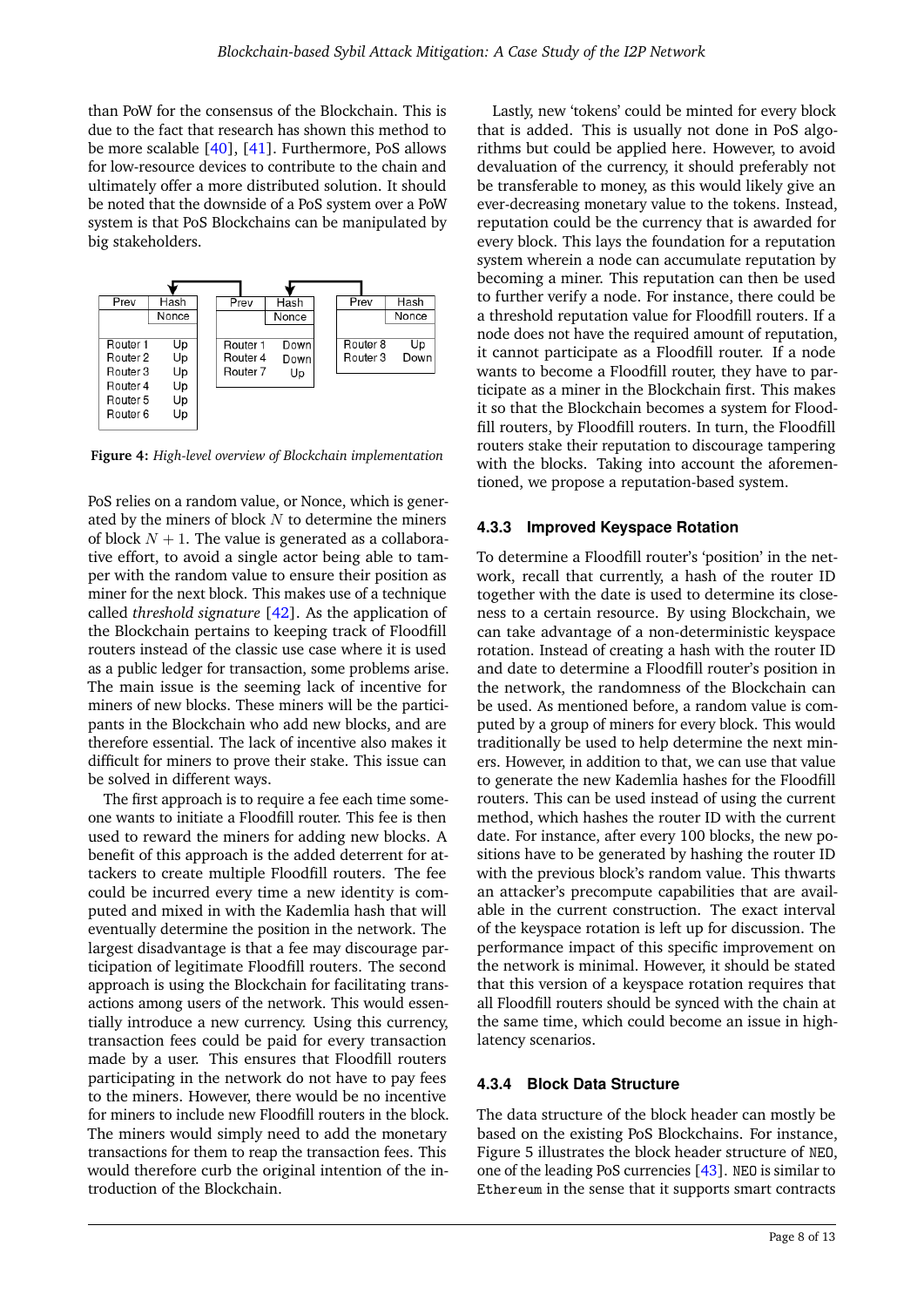<span id="page-8-0"></span>

**Figure 5:** *Block header*

[\[44\]](#page-12-6), [\[45\]](#page-12-7). However, NEO uses PoS while Ethereum still uses PoW. The documentation of NEO's structure is very complete and offers a useful basis for our PoS Blockchain. The block header is entirely designed by NEO, as are the *MinerTransaction* and *EnrollmentTransaction*. The rest of the Blockchain implementation and design choices are our own. In figure [5,](#page-8-0) the *Vers* field is the version of the block. This field is 4 bytes in length. Currently this is set to 0. The *PrevBlock* field provides the hash of the previous block. It is 32 bytes in length. *MerkleRoot* provides the root hash of a transaction list. This field is also 32 bytes in length. The *Time* field provides a 4-byte time stamp value. The height of the block is provided by the 4-byte *Hght* field. The *Nonce* has an 8-byte field and is basically a random number generated by the miners of a block. Next is the contract address of the next miner, which is given in the *Nextminer* field (20 bytes). This is determined based on the random values given by all miners of a block. If the miner is down, a next miner is determined based on that same number. More information on this is available in [\[42\]](#page-12-4), [\[44\]](#page-12-6). After this is a 1-byte field that is always set to 1. The next field is the *Script* field, which is a field of arbitrary length that holds a script to validate the block. The header ends with a 1-byte field that is always set to 0. After this follows an array of transactions [\[44\]](#page-12-6). The hash value of a block is calculated by hashing the first seven fields of the block, which is everything except the script. This includes the *MerkleRoot* of the transactions in the block so any tampering with transactions will not be possible. After the block header come transactions. As a basis, we will keep using NEO [\[43\]](#page-12-5). However, changes will need to be made so that it works for I2P. Table [4](#page-8-1) offers an overview of all transactions.

*MinerTransaction* is a transaction that will award the miner of a block to receive a reward. This is the first transaction of each block. The transaction contains output for the miner. In our case, this output will be reputation for the miner. This transaction has a 32 bit random number to add extra randomness to the block as well as avoid hash collisions [\[44\]](#page-12-6). Miners get rewards in the form of reputation by validating blocks and their transactions.

*EnrollmentTransaction* is used by a node to enroll as a miner. This includes the public key of the minor. By signing up, a deposit is sent to the address of the public key. The registration is canceled when this deposit is spent. The node would already require some reputation for this in order to make the deposit. Therefore, one could start with a minimum amount of reputation. This is non-transferable and thus restricts an attacker from registering multiple nodes and then transferring all reputation to one node [\[44\]](#page-12-6). The deposit ensures that if a miner behaves maliciously, they lose their deposit. This system lies at the heart of a PoS Blockchain.

*RouterUp* **and** *RouterDown* are the main components of the block. When a Floodfill router comes up, it will be added to the block. When this router becomes unresponsive or signifies its departure, a *RouterDown* transaction is done. Having these transactions will make the Blockchain more manageable in size, and ultimately more scalable as only updates have to be added to the chain instead of entire lists of current Floodfill participants. The entire chain is started with a block that includes *RouterUp* announcements for every Floodfill router. Both the *RouterUp* and *RouterDown* transactions include the Router ID (its key), a bit to signify whether the node was automatically selected to be a Floodfill router or if this was done manually.

**Table 4:** *Transaction types*

<span id="page-8-1"></span>

| Value | Name              | Description                    |
|-------|-------------------|--------------------------------|
| 0x00  | MinerTransaction  | Miner reward                   |
| 0x01  | EnrollTransaction | Enrollment for minor           |
| 0x13  | RouterUp          | Announcement of new FF router  |
| 0x14  | <b>RouterDown</b> | FF router no longer responding |

This bit is set to 1 for automatic, 0 for manual. Further, a PoW field is added, which is a submission of the PoW done at the current keyspace rotation. The actual implementation of this is optional, but the field is there should the developers of I2P still want to implement PoW. Lastly, a nonce is added to the transaction to avoid hash collisions. The transactions can be verified by all contributors to the Blockchain by means of pinging a router. If a router is non-responsive, it means that it is down. If it is and was not seen in the last block, a *RouterUp* transaction is valid. Furthermore, a *Router-Down* transaction should be added by a miner instead of the router itself, as an unexpected router crash will not allow for the adding of a new transaction by that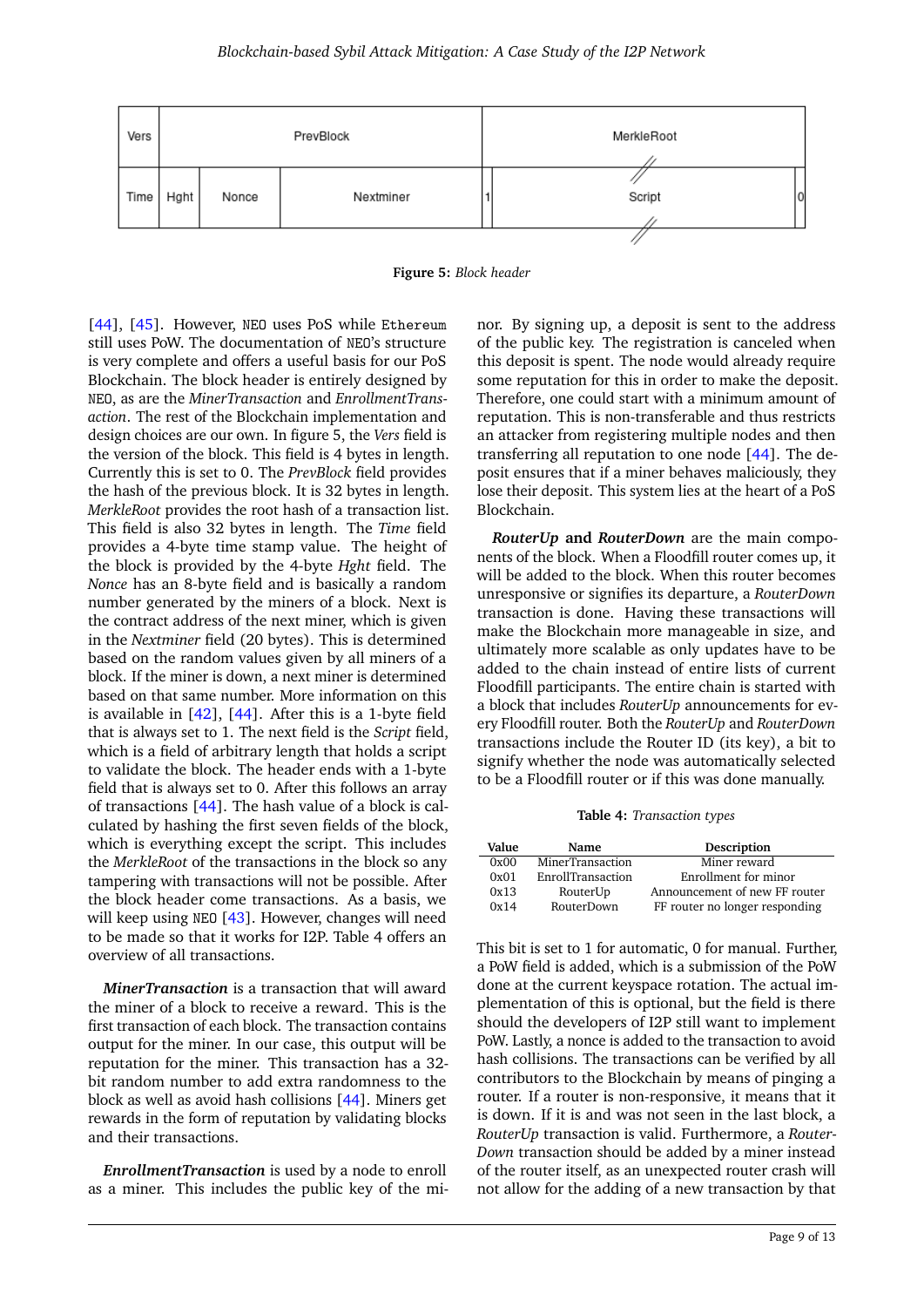router. In addition to the Type and transaction-specific fields, there are some other fields that are shared by all transactions. For instance, every transaction has inputs and outputs. The inputs of *RouterUp* and *RouterDown* transactions are arbitrary, as the transaction itself will hold all information necessary.

## **4.3.5 Detecting Suspicious Behavior**

Using a tamper-proof technology such as Blockchain allows for the recording of suspicious behavior. Therefore, the Blockchain can be used both retroactively and proactively. For instance, when there is a sudden influx of Floodfill routers in a particular area of the network, this could indicate an attack and nodes can make a proactive effort to mitigate such an attack. This can be done on an individual basis by each node specifying their own parameters of what it considers suspicious behavior. Then, it can attempt to avoid nodes showcasing this behavior. By using the Blockchain retroactively, a reference to the Blockchain could substantiate claims made by users. If a user suggests their node was under attack, a reference can be made to certain blocks. Here, suspicious behavior of the attacking identities could easily be verified. Therefore, this can aid the retroactive process of adding IPs to a blacklist.

## **4.3.6 Blockchain Scalability**

To properly investigate the scalability of our solution, we first need to determine the number of nodes over time so that network growth can be taken into consideration. An illustration of this is presented in Figure [6.](#page-9-1) This graph illustrates a rough estimation of the number of active nodes in the I2P network over time. This information is based on the estimation provided by stats.i2p [\[2\]](#page-10-1). The Blockchain will only keep track of Floodfill routers, meaning, not all nodes will be tracked in the chain. This limits the chain size and limits privacy concerns as well. As an estimate, the current rules for automatic opt-in dictate that approximately 6% of the routers in the network should be Floodfill routers [\[4\]](#page-10-3). However, should the Blockchain become too large to keep in memory due to transactions accumulating over time, the chain should be reduced in size. This should be done incidentally and in coordination with the community. A possible solution to a large chain is specify a point where the chain will be cut off and a new chain is started. Alternatively, an automatic chain cut could be implemented. However, it is hard to determine in this phase of research whether this is the preferred option. Alternative options should be weighed as cutting the chain will have downsides since an assumption has to be made that the previous part of the chain is trustworthy.

<span id="page-9-1"></span>

**Figure 6:** *Number of nodes in the I2P network by year [\[2\]](#page-10-1)*

An attacker could try to attack the Blockchain by generating a great number of routers and thus filling up the blocks. However, this is mitigated by the fact that a node needs to contribute to the chain and build up reputation before being able to join as a Floodfill router.

# <span id="page-9-0"></span>**5 Discussion**

By evaluating the current state of the I2P network, we found issues in the current mitigation tactics against Sybil attacks. The most notable problems were insufficient randomness for keyspace rotation and the relative ease of identity generation. The previously proposed solutions have offered mitigation tactics for these problems. However, these solutions are non-satisfactory due to the existence of security gaps or and the fact that these solutions are incoherent with core I2P principles. Our proposed solution addresses most of the issues. Using Blockchain, a Floodfill router can build up reputation and each node can independently verify said reputation of Floodfill routers. Furthermore, the Blockchain offers a non-deterministic approach to rotating the keyspace. Still, it is not impossible to carry out a Sybil attack. An adversary with enough computing power can still potentially generate numerous new identities. However, this scenario is highly unlikely as the keyspace rotation cannot be determined within reasonable time beforehand. Moreover, if an identity has not been in the Blockchain for long enough, it cannot be trusted as a Floodfill router. The biggest downside of the chosen implementation is the increase in size the chain will endure whenever a router joins or becomes unresponsive. However, weighing the different implementations, we are confident that the proposed design will limit the chain size. Should a reduction in size be necessary at some point, some methods like cutting the chain are discussed. It should also be pointed out that there are some privacy implications that come with our solution. Floodfill routers are usually known. However, keeping track of them publicly might not be a desirable situation.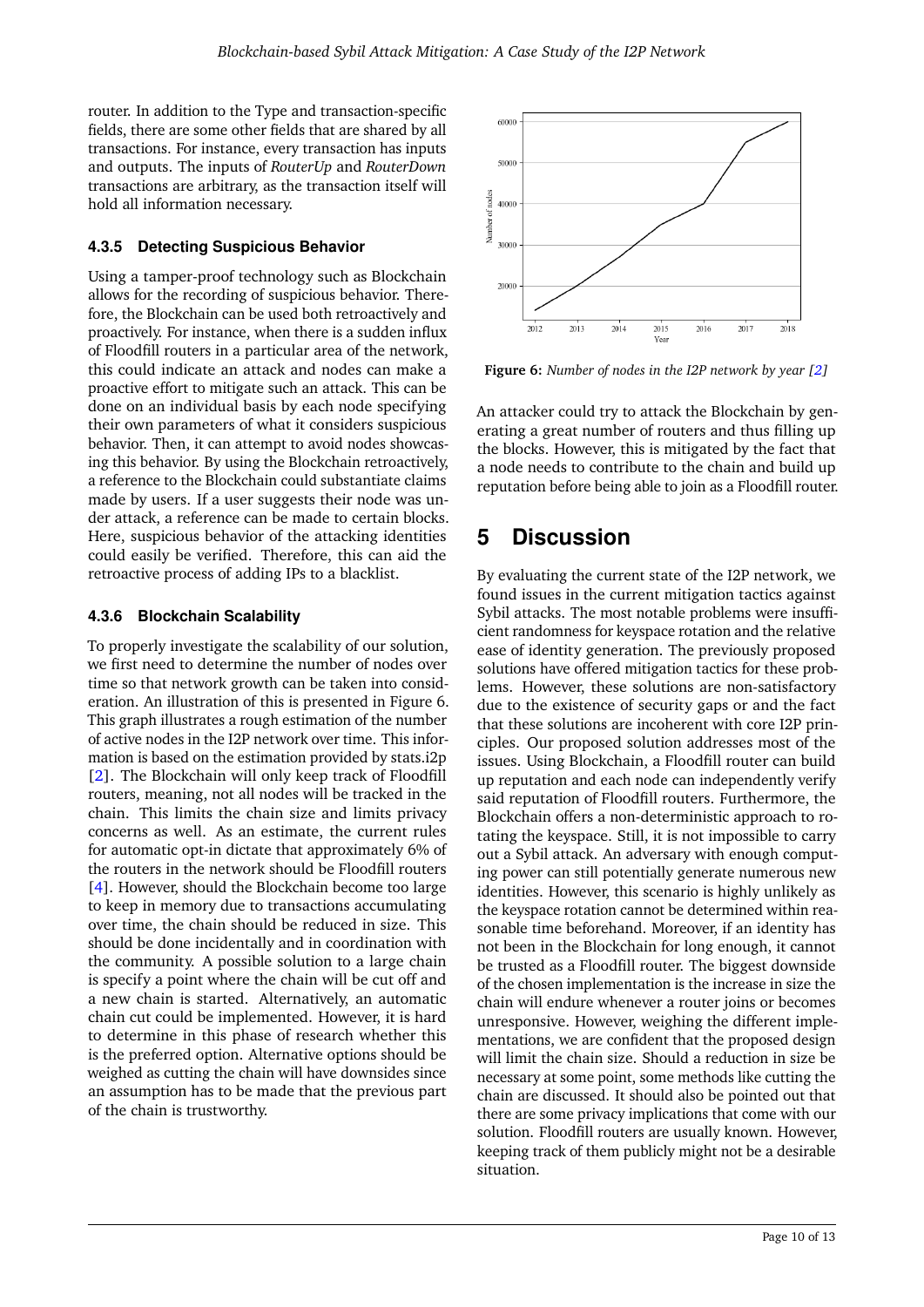# <span id="page-10-4"></span>**6 Future Work**

Some implementation details have been left unaddressed in this research. Before being able to implement Blockchain as the standard way to mitigate Sybil attacks on the I2P network, more research needs to go into the methods of implementation. For instance, the exact PoS algorithm used to validate blocks still remains unaddressed. Furthermore, the performance of the I2P network is still lacking at this point. Adding Blockchain could place a toll on the existing nodes, which will result in decreased overall performance of the network. The methods proposed in this research have not yet been tested for validity. A comprehensive analysis needs to be made so that security and privacy of I2P users are proven to be safeguarded. Furthermore, this research only focused on the theoretical analysis of other DLTs. A pragmatic approach could be taken in which the functionality is compared in a practical manner. The use of Blockchain in the I2P network could be further explored. For instance, if all information about the network is submitted to the Blockchain, Floodfill routers themselves will become unnecessary. However, this would potentially come at the cost of privacy.

# <span id="page-10-5"></span>**7 Conclusion**

Our analysis found that by using Blockchain, Sybil attack vectors can be minimized. A Blockchain can be employed to provide a tamper-proof, distributed medium that keeps track of the activity of Floodfill routers. This way, each node can individually determine the trustworthiness of a Floodfill router by, among other things, determining its age in the network. Using Blockchain adds positive externalities in addition to its main purpose. The Blockchain allows for randomness in the keyspace rotation. By hashing the blocks together with the router identity, the location in the network, as provided by the Kademlia closeness metric, can be determined in a non-deterministic way. For scalability purposes, the Blockchain uses a PoS algorithm. This means that the Blockchain can be maintained by all nodes in the network, regardless of available computing power. By participating as a miner, nodes can build up reputation, which can be a requirement for becoming a Floodfill router. This not only encourages contributions to the Blockchain but also makes Sybil attacks costlier.

# **8 Acknowledgements**

We would like to extend our gratitude to our supervisor Vincent Van Mieghem from Deloitte Netherlands. His insight and extensive assistance during our research has been invaluable. We also thank all reviewers for

sharing with us their valuable feedback on earlier versions of the paper.

# **Bibliography**

- <span id="page-10-0"></span>[1] The Onion Router (TOR) project, official website, 2018. [Online]. Available: [https://www.](https://www.torproject.org/) [torproject.org/](https://www.torproject.org/).
- <span id="page-10-1"></span>[2] *I2p network dashboard*. [Online]. Available: <http://stats.i2p/> (visited on 06/11/2018).
- <span id="page-10-2"></span>[3] C. Egger, J. Schlumberger, C. Kruegel, and G. Vigna, "Practical attacks against the i2p network", in *International Workshop on Recent Advances in Intrusion Detection*, Springer, 2013, pp. 432– 451.
- <span id="page-10-3"></span>[4] *Threat analysis*. [Online]. Available: [https :](https://geti2p.net/en/docs/how/network-database) [/ / geti2p . net / en / docs / how / network](https://geti2p.net/en/docs/how/network-database)  [database](https://geti2p.net/en/docs/how/network-database) (visited on 06/08/2018).
- <span id="page-10-6"></span>[5] *I2p front page*. [Online]. Available: [https://](https://geti2p.net) [geti2p.net](https://geti2p.net) (visited on 06/07/2018).
- <span id="page-10-7"></span>[6] B. Conrad and F. Shirazi, "A survey on tor and i2p", in *Ninth International Conference on Internet Monitoring and Protection (ICIMP2014)*, 2014, pp. 22–28.
- <span id="page-10-8"></span>[7] M. Ehlert, "I2p usability vs. tor usability a bandwidth and latency comparison", in *Seminar Report, Humboldt University of Berlin*, 2011, pp. 129–134.
- <span id="page-10-9"></span>[8] J. P. Timpanaro, C. Isabelle, and F. Olivier, "Monitoring the i2p network", PhD thesis, INRIA, 2011.
- <span id="page-10-10"></span>[9] Q. Li, H. Li, Z. Wen, and P. Yuan, "Research on the p2p sybil attack and the detection mechanism", in *Software Engineering and Service Science (ICSESS), 2017 8th IEEE International Conference on*, IEEE, 2017, pp. 668–671.
- <span id="page-10-11"></span>[10] J. R. Douceur, "The sybil attack", in *International workshop on peer-to-peer systems*, Springer, 2002, pp. 251–260.
- <span id="page-10-12"></span>[11] T. I. official website, *I2p's threat model*, 2010. [Online]. Available: [https://geti2p.net/en/](https://geti2p.net/en/docs/how/threat-model) [docs/how/threat-model](https://geti2p.net/en/docs/how/threat-model).
- <span id="page-10-13"></span>[12] P. Liu, L. Wang, Q. Tan, Q. Li, X. Wang, and J. Shi, "Empirical measurement and analysis of i2p routers.", *JNW*, vol. 9, no. 9, pp. 2269–2278, 2014.
- <span id="page-10-14"></span>[13] J. Bagley, *What is blockchain technology? a step-by-step guide for beginners*. [Online]. Available: [https : / / blockgeeks . com / guides /](https://blockgeeks.com/guides/what-is-blockchain-technology/) [what - is - blockchain - technology/](https://blockgeeks.com/guides/what-is-blockchain-technology/) (visited on 06/08/2018).
- <span id="page-10-15"></span>[14] *Blockchain - technical details*. [Online]. Available: [http://www.doc.ic.ac.uk/~ma7614/](http://www.doc.ic.ac.uk/~ma7614/topics_website/tech.html) [topics \\_ website / tech . html](http://www.doc.ic.ac.uk/~ma7614/topics_website/tech.html) (visited on 06/15/2018).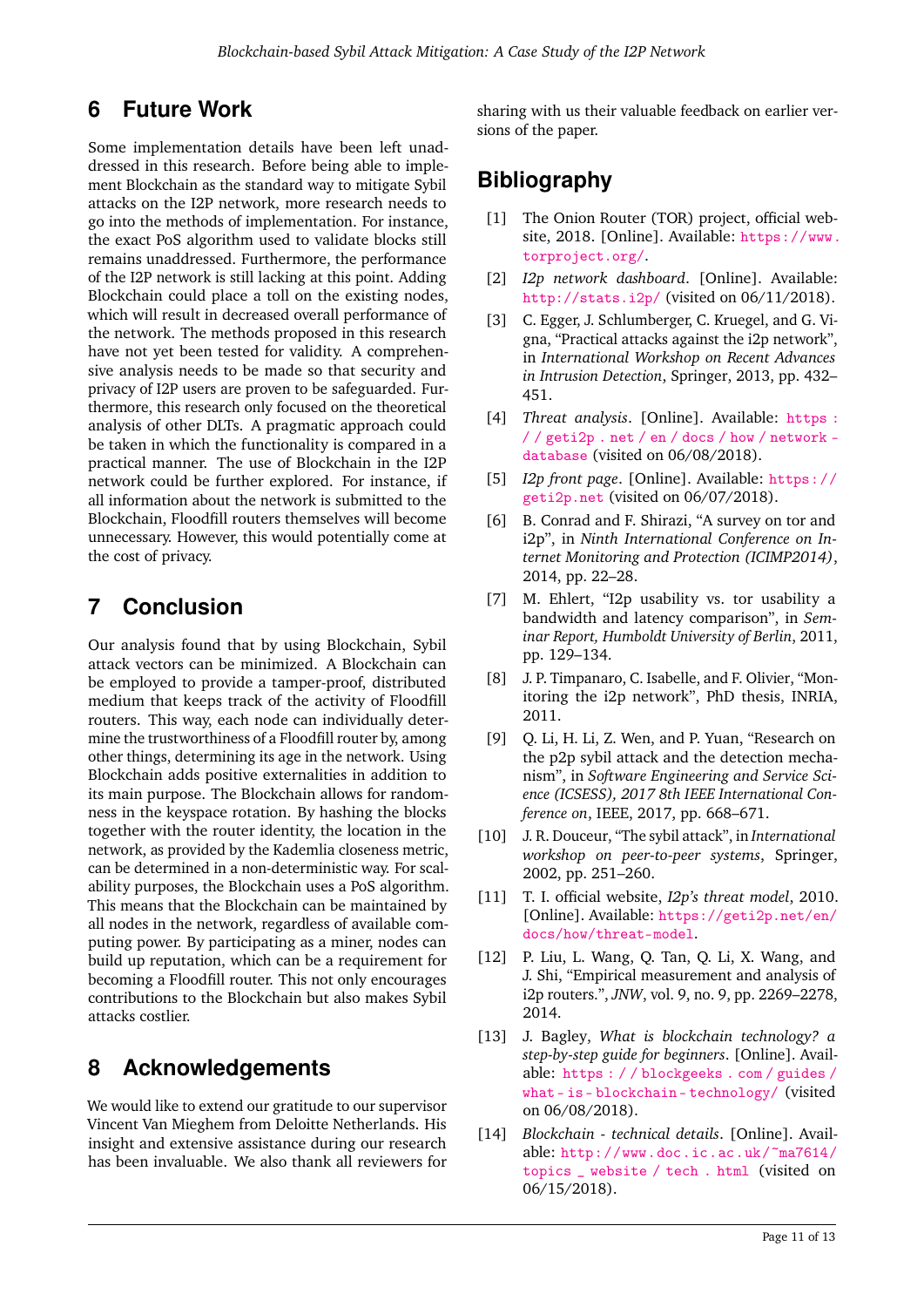- <span id="page-11-0"></span>[15] *An introduction to consensus algorithms: Proof of stake and proof of work*. [Online]. Available: [https : / / cryptocurrencyhub . io / an](https://cryptocurrencyhub.io/an-introduction-to-consensus-algorithms-proof-of-stake-and-proof-of-work-cd0e1e6baf52)  [introduction - to - consensus - algorithms](https://cryptocurrencyhub.io/an-introduction-to-consensus-algorithms-proof-of-stake-and-proof-of-work-cd0e1e6baf52)  [proof - of - stake - and - proof - of - work](https://cryptocurrencyhub.io/an-introduction-to-consensus-algorithms-proof-of-stake-and-proof-of-work-cd0e1e6baf52)  [cd0e1e6baf52](https://cryptocurrencyhub.io/an-introduction-to-consensus-algorithms-proof-of-stake-and-proof-of-work-cd0e1e6baf52) (visited on 06/15/2018).
- <span id="page-11-1"></span>[16] T. Schumann, *Consensus mechanisms explained: Pow vs. pos*. [Online]. Available: [https : / /](https://hackernoon.com/consensus-mechanisms-explained-pow-vs-pos-89951c66ae10) [hackernoon . com / consensus - mechanisms](https://hackernoon.com/consensus-mechanisms-explained-pow-vs-pos-89951c66ae10)  [explained- pow- vs- pos- 89951c66ae10](https://hackernoon.com/consensus-mechanisms-explained-pow-vs-pos-89951c66ae10) (visited on 06/08/2018).
- <span id="page-11-2"></span>[17] *Proof of work*. [Online]. Available: [https://en.](https://en.bitcoin.it/wiki/Proof_of_work) [bitcoin.it/wiki/Proof\\_of\\_work](https://en.bitcoin.it/wiki/Proof_of_work) (visited on 06/15/2018).
- <span id="page-11-3"></span>[18] *What is proof of work? (pow)*. [Online]. Available: [https : / / lisk . io / academy /](https://lisk.io/academy/blockchain-basics/how-does-blockchain-work/proof-of-work) [blockchain-basics/how-does-blockchain](https://lisk.io/academy/blockchain-basics/how-does-blockchain-work/proof-of-work)[work / proof - of - work](https://lisk.io/academy/blockchain-basics/how-does-blockchain-work/proof-of-work) (visited on 06/15/2018).
- <span id="page-11-4"></span>[19] *Proof of work vs proof of stake: Basic mining guide*. [Online]. Available: [https : / / blockgeeks .](https://blockgeeks.com/guides/proof-of-work-vs-proof-of-stake/) [com/guides/proof-of-work-vs-proof-of](https://blockgeeks.com/guides/proof-of-work-vs-proof-of-stake/)[stake/](https://blockgeeks.com/guides/proof-of-work-vs-proof-of-stake/) (visited on 06/16/2018).
- <span id="page-11-5"></span>[20] *Proof of stake faq.* [Online]. Available: [https:](https://github.com/ethereum/wiki/wiki/Proof-of-Stake-FAQ) [//github.com/ethereum/wiki/wiki/Proof](https://github.com/ethereum/wiki/wiki/Proof-of-Stake-FAQ)[of-Stake-FAQ](https://github.com/ethereum/wiki/wiki/Proof-of-Stake-FAQ) (visited on 06/15/2018).
- <span id="page-11-6"></span>[21] *Proof of stake*. [Online]. Available: [https://en.](https://en.bitcoin.it/wiki/Proof_of_Stake) [bitcoin.it/wiki/Proof\\_of\\_Stake](https://en.bitcoin.it/wiki/Proof_of_Stake) (visited on 06/15/2018).
- <span id="page-11-7"></span>[22] P. H. O'Neill, *Tor and the rise of anonymity networks*. [Online]. Available: [https : / / www .](https://www.dailydot.com/debug/tor-freenet-i2p-anonymous-network/) [dailydot . com / debug / tor - freenet](https://www.dailydot.com/debug/tor-freenet-i2p-anonymous-network/)  [i2p - anonymous - network/](https://www.dailydot.com/debug/tor-freenet-i2p-anonymous-network/) (visited on 06/03/2018).
- <span id="page-11-8"></span>[23] B. Awerbuch and C. Scheideler, "Group spreading: A protocol for provably secure distributed name service", in *International Colloquium on Automata, Languages, and Programming*, Springer, 2004, pp. 183–195.
- <span id="page-11-9"></span>[24] B. Dragovic, E. Kotsovinos, S. Hand, and P. R. Pietzuch, "Xenotrust: Event-based distributed trust management", in *Database and Expert Systems Applications, 2003. Proceedings. 14th International Workshop on*, IEEE, 2003, pp. 410– 414.
- <span id="page-11-10"></span>[25] F. Cornelli, E. Damiani, S. D. C. di Vimercati, S. Paraboschi, and P. Samarati, "Implementing a reputation-aware gnutella servent", in *International Conference on Research in Networking*, Springer, 2002, pp. 321–334.
- <span id="page-11-11"></span>[26] M. Freedman, "A peer-to-peer anonymizing network layer", PhD thesis, Massachusetts Institute of Technology, 2002.
- <span id="page-11-12"></span>[27] C. Lesniewski-Laas and M. F. Kaashoek, "Whanau: A sybil-proof distributed hash table", 2010. [Online]. Available: [https : / / pdos .](https://pdos.csail.mit.edu/papers/whanau-nsdi10.pdf) [csail.mit.edu/papers/whanau-nsdi10.pdf](https://pdos.csail.mit.edu/papers/whanau-nsdi10.pdf) (visited on 06/25/2018).
- <span id="page-11-13"></span>[28] *0.9.34 release - the i2p official website blog*. [Online]. Available: [https : / / geti2p . net / en /](https://geti2p.net/en/blog/post/2018/04/10/0.9.34-Release) [blog / post / 2018 / 04 / 10 / 0 . 9 . 34 - Release](https://geti2p.net/en/blog/post/2018/04/10/0.9.34-Release) (visited on 06/12/2018).
- <span id="page-11-14"></span>[29] *Hashcash*. [Online]. Available: [http : / / www .](http://www.hashcash.org/) [hashcash.org/](http://www.hashcash.org/) (visited on 06/12/2018).
- <span id="page-11-15"></span>[30] *Kademlia closeness metric*. [Online]. Available: [https : / / geti2p . net / en / docs /](https://geti2p.net/en/docs/how/network-database#kad) [how / network - database # kad](https://geti2p.net/en/docs/how/network-database#kad) (visited on 06/12/2018).
- <span id="page-11-16"></span>[31] A. Back *et al.*, "Hashcash-a denial of service counter-measure", 2002. [Online]. Available: [http : / / www . hashcash . org / papers /](http://www.hashcash.org/papers/hashcash.pdf) [hashcash.pdf](http://www.hashcash.org/papers/hashcash.pdf) (visited on 06/12/2018).
- <span id="page-11-17"></span>[32] P. R. Zimmermann, *The official PGP user's guide*. MIT press, 1995.
- <span id="page-11-18"></span>[33] L. Baird, "Hashgraph consensus: Fair, fast, byzantine fault tolerance", Swirlds Tech Report, Tech. Rep., 2016. [Online]. Available: [http :](http://www.swirlds.com/wp-content/uploads/2016/06/2016-05-31-Swirlds-Consensus-Algorithm-TR-2016-01.pdf) [//www.swirlds.com/wp- content/uploads/](http://www.swirlds.com/wp-content/uploads/2016/06/2016-05-31-Swirlds-Consensus-Algorithm-TR-2016-01.pdf) [2016/06/2016- 05- 31- Swirlds- Consensus-](http://www.swirlds.com/wp-content/uploads/2016/06/2016-05-31-Swirlds-Consensus-Algorithm-TR-2016-01.pdf)[Algorithm - TR - 2016 - 01 . pdf](http://www.swirlds.com/wp-content/uploads/2016/06/2016-05-31-Swirlds-Consensus-Algorithm-TR-2016-01.pdf) (visited on 06/25/2018).
- <span id="page-11-19"></span>[34] S. Technologies, *Hashgraph blockchain: Similarities differences*. [Online]. Available: [https://](https://www.sofocle.com/hashgraph-blockchain-similarities-differences/) [www . sofocle . com / hashgraph - blockchain](https://www.sofocle.com/hashgraph-blockchain-similarities-differences/)  [similarities - differences/](https://www.sofocle.com/hashgraph-blockchain-similarities-differences/) (visited on 06/18/2018).
- <span id="page-11-20"></span>[35] Y. Jia, *Demystifying hashgraph: Benefits and challenges*. [Online]. Available: [https : / /](https://hackernoon.com/demystifying-hashgraph-benefits-and-challenges-d605e5c0cee5) [hackernoon.com/demystifying- hashgraph](https://hackernoon.com/demystifying-hashgraph-benefits-and-challenges-d605e5c0cee5)[benefits - and - challenges - d605e5c0cee5](https://hackernoon.com/demystifying-hashgraph-benefits-and-challenges-d605e5c0cee5) (visited on 06/18/2018).
- <span id="page-11-21"></span>[36] P. Schueffel, "Alternative distributed ledger technologies blockchain vs. tangle vs. hashgraph-a high-level overview and comparison", 2017. [Online]. Available: [https :](https://www.researchgate.net/publication/323965938/) [/ / www . researchgate . net / publication /](https://www.researchgate.net/publication/323965938/) [323965938/](https://www.researchgate.net/publication/323965938/).
- <span id="page-11-22"></span>[37] S. Popov, "The tangle", *cit. on*, p. 131, 2016.
- <span id="page-11-23"></span>[38] S. Technologies, *Iota tangle takes the blocks out of peer-to-peer, distributed ledger networks*. [Online]. Available: [http://microgridmedia.](http://microgridmedia.com/iota-tangle-takes-blocks-peer-peer-distributed-ledger-networks/) [com / iota - tangle - takes - blocks - peer](http://microgridmedia.com/iota-tangle-takes-blocks-peer-peer-distributed-ledger-networks/)  [peer- distributed- ledger- networks/](http://microgridmedia.com/iota-tangle-takes-blocks-peer-peer-distributed-ledger-networks/) (visited on 06/18/2018).